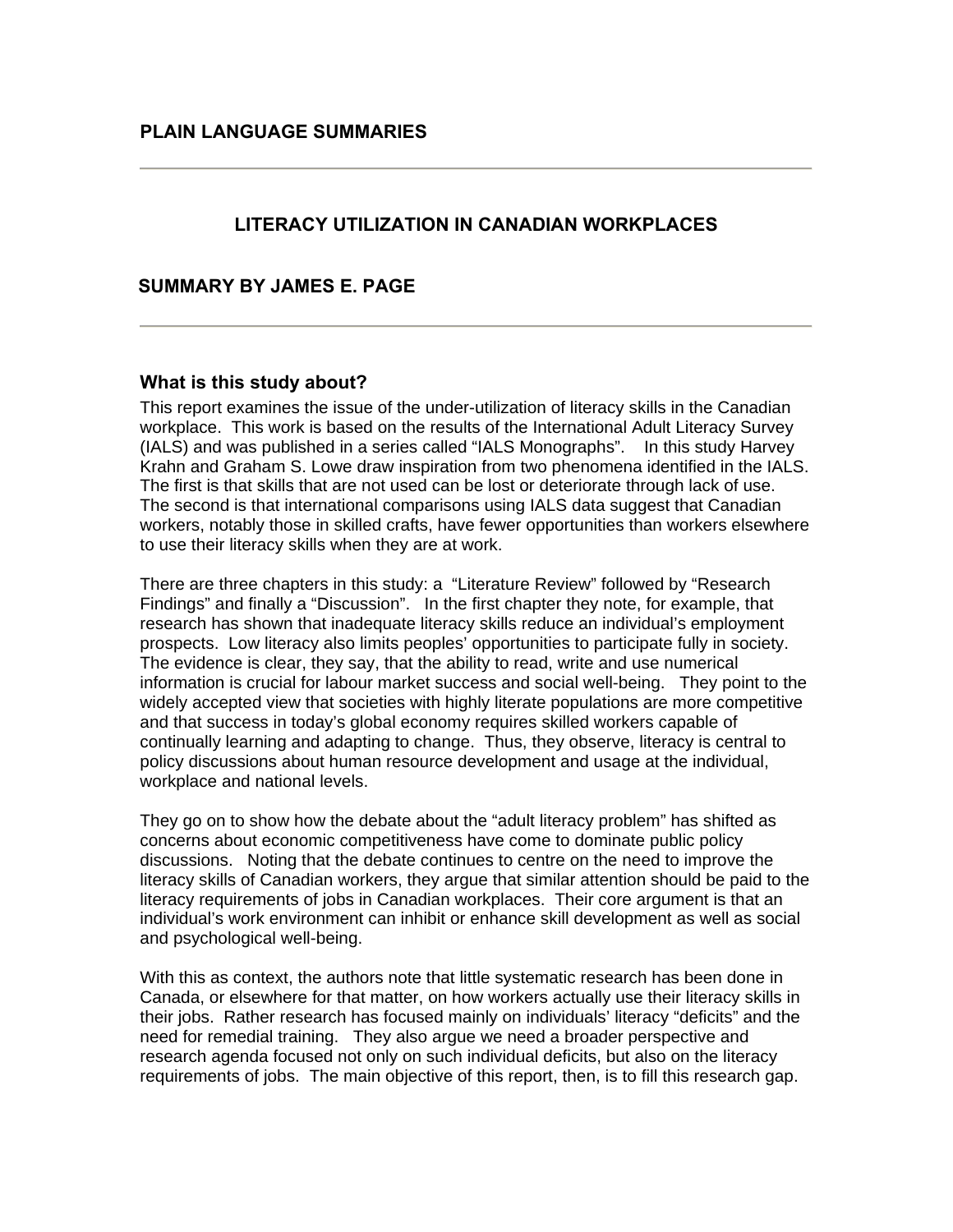# **What are the questions addressed by the study?**

The paper examines the fit or mismatch between the job requirements of Canadian workers and their literacy skills in order to profile patterns of literacy usage and underusage in the Canadian labour market. In doing so the authors identify four key questions:

- 1) What is the distribution of prose, document and quantitative literacy skills among the currently employed in Canada?
- 2) To what extent do Canadian workers use their literacy skills on the job? That is, what is the "fit" or "mismatch" between workers' literacy skills and their literacy needs in the workplace?
- 3) How do these patterns of fit and mismatch vary by gender, age, educational attainment, industry, occupation and employment status?
- 4) Among workers who show a "literacy surplus" (i.e., their literacy skills are substantially greater than their job requirements), is there any evidence that their skills may decline after prolonged under-usage?

### **Why is this study important?**

*Literacy Utilization in Canadian Workplaces* is an important contribution to the literature on literacy because most economic analyses of data contained in the 1994 the International Adult Literacy Survey had focused on the supply of literacy skills, and on the reasons for and the consequences of literacy skill deficits on individual well being and on the productivity of the Canadian economy. However, in this paper Krahn and Lowe employ the same data to explore the possibility that the Canadian labour market may also suffer from a deficit in the demand for skill. They argue that the existence of such a deficit would have important implications for policy.

### **What does the study conclude?**

Overall the study found a reasonable fit between workers' literacy skills and the job skill requirements for about 75% of the Canadian work force. While one can read this as evidence that the labour market works, placing high skilled workers in high skilled jobs, the authors point out that there are still a lot of workers with low skills fitting into low skilled jobs, and medium skilled workers employed in medium skill positions. Krahn and Lowe suggest that this raises questions about how many low- and medium- skilled jobs we want to have in Canada when we know that the high skilled jobs are the ones that bring the greatest rewards to both individuals and the economy. The fact that the majority of workers have skills that match the requirements of their jobs should not provide any solace, they conclude, because having low skilled workers in low skilled jobs does not make the economy competitive.

They study suggests that if Canada wants to attract high skilled jobs it must compete for them. These jobs are valued around the world because they increase national productivity and provide higher rewards for workers both in terms of income and job satisfaction. Canada's ability to compete for these "best jobs" is limited because of the low literacy skills of a significant proportion of the Canadian adult population.